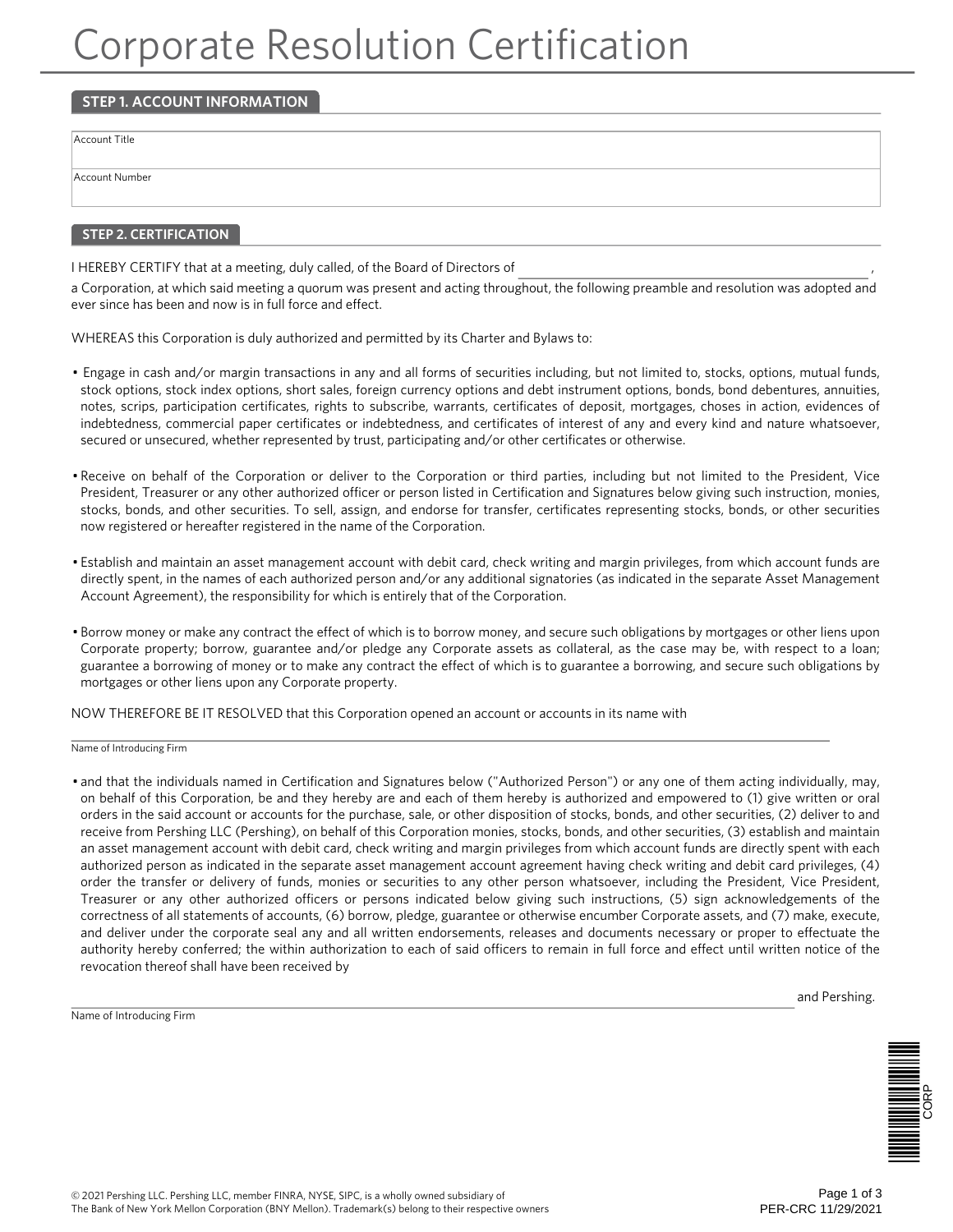# **STEP 3. CERTIFICATION AND SIGNATURES**

I FURTHER CERTIFY that the following are the names, titles and signatures of the officers (or others) authorized by the foregoing resolution to act for this Corporation:

| Printed Name                    | Date |  |  |
|---------------------------------|------|--|--|
|                                 |      |  |  |
| Title                           |      |  |  |
| Signature                       |      |  |  |
| $\vert$ X                       |      |  |  |
|                                 |      |  |  |
| Printed Name                    | Date |  |  |
|                                 |      |  |  |
| Title                           |      |  |  |
|                                 |      |  |  |
| Signature                       |      |  |  |
| X                               |      |  |  |
|                                 |      |  |  |
| Printed Name                    | Date |  |  |
|                                 |      |  |  |
| Title                           |      |  |  |
| Signature                       |      |  |  |
| X                               |      |  |  |
|                                 |      |  |  |
|                                 |      |  |  |
| Printed Name                    | Date |  |  |
| Title                           |      |  |  |
|                                 |      |  |  |
| Signature                       |      |  |  |
| X                               |      |  |  |
|                                 |      |  |  |
| $\boxed{\mathsf{Printed Name}}$ | Date |  |  |
|                                 |      |  |  |
| Title                           |      |  |  |
| Signature                       |      |  |  |
| X                               |      |  |  |
|                                 |      |  |  |
|                                 |      |  |  |
| Printed Name                    | Date |  |  |
| Title                           |      |  |  |
|                                 |      |  |  |
| Signature                       |      |  |  |
| X                               |      |  |  |
|                                 |      |  |  |